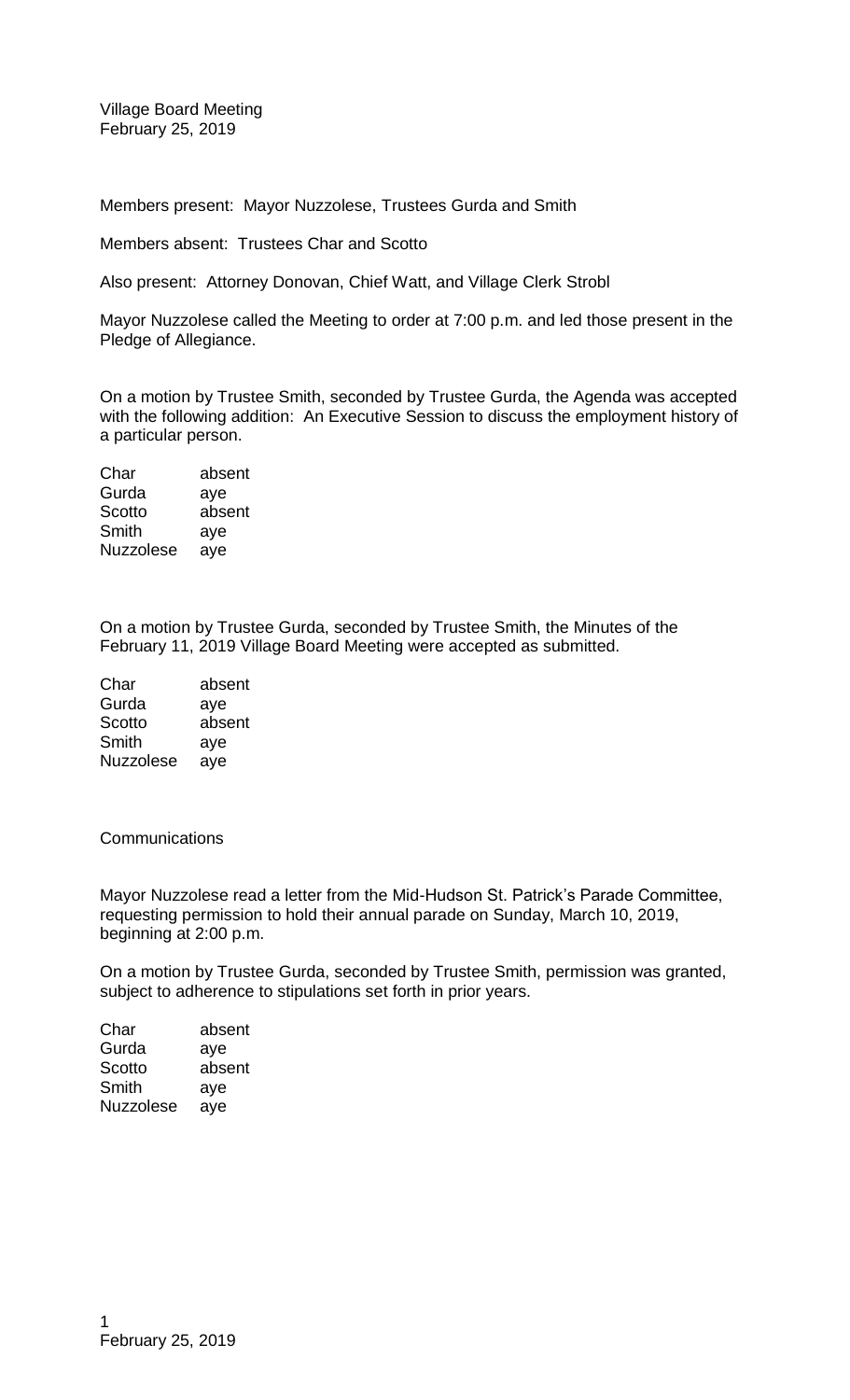Trustee Gurda moved the following, which was seconded by Trustee Smith:

**WHEREAS,** Howard Dragunoff, of Action Enterprises, Woodbridge CT, has applied for a permit for the peddling of balloons and novelties on March 10, 2019; and

**WHEREAS,** Mr. Dragunoff has fulfilled the requirements for obtaining such a permit, and has paid the applicable fees and posted the required bond, as required by Chapter 14, Article II of the Code of the Village of Goshen;

**NOW, THEREFORE,** the Village Board of the Village of Goshen directs the Village Clerk to issue the requested Peddlers' License to Mr. Dragunoff.

| Char             | absent |
|------------------|--------|
| Gurda            | aye    |
| Scotto           | absent |
| Smith            | aye    |
| <b>Nuzzolese</b> | ave    |

On a motion by Trustee Gurda, seconded by Trustee Smith, the prices listed on the attached are hereby accepted as the successful bids from the recently concluded online auction at Auctions International. The total to be received from the sale of the two surplused vehicles, and eleven surplused pieces of machinery/equipment is \$34,420.00.

| Char             | absent |
|------------------|--------|
| Gurda            | aye    |
| Scotto           | absent |
| Smith            | aye    |
| <b>Nuzzolese</b> | aye    |

Mayor/Trustee Comments

Mayor Nuzzolese noted that he had had the privilege of attending a recent crossover ceremony for seven young men moving from Webelos to Boy Scouts.

Citizens Comments

Comments were received from Reynell Andrews.

On a motion by Trustee Gurda, seconded by Trustee Smith, the Board voted to enter into Executive Session at 7:09 p.m. for a discussion of the Employment History of a Particular Person.

Char absent Gurda aye Scotto absent Smith aye Nuzzolese aye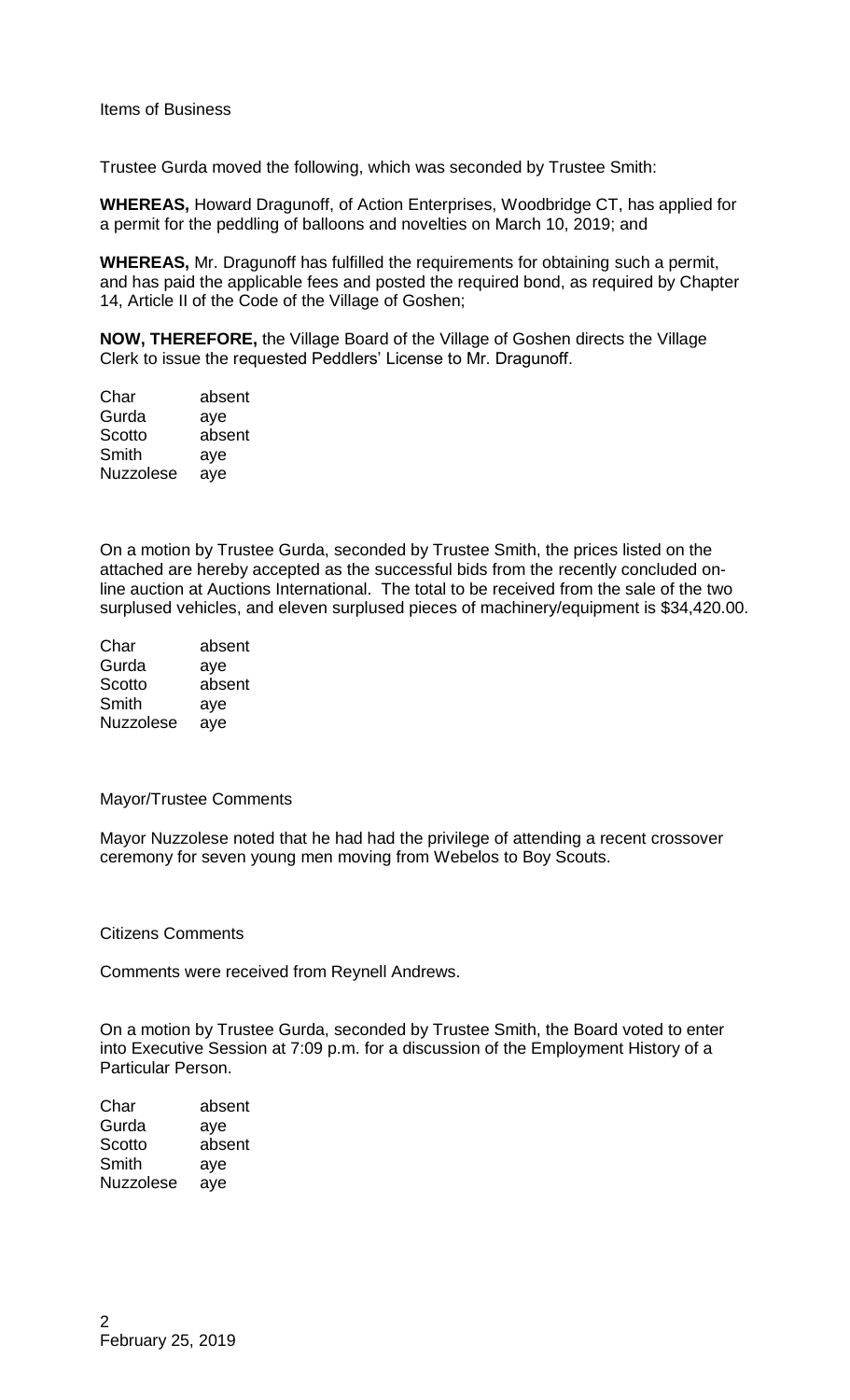On a motion by Trustee Smith, seconded by Trustee Gurda, the Executive Session was concluded and the Meeting was re-opened at 7:19 p.m.

Char absent Gurda aye Scotto absent Smith aye Nuzzolese aye

> The following resolution was duly offered and seconded to wit:

### **RESOLUTION OF THE VILLAGE BOARD FOR THE VILLAGE OF GOSHEN ADOPTING A SEPARATION FROM SERVICE POLICY PURSUANT TO CIVIL SERVICE LAW** § **71**

**WHEREAS**, the Village is authorized pursuant to the provisions of New York State Civil Service Law § 71 to separate employees who are on a one year cumulative leave of absence from employment due to a disability resulting from an occupational injury or disease as defined by the Workers' Compensation Law; and

**WHEREAS**, the Village Board desires to establish policies and procedures for the separation from service pursuant to Civil Service Law § 71; and

**WHEREAS**, due to the discretionary nature of the statutory language of Civil Service Section 71, the Village previously presented a draft memorandum of agreement to the Civil Service Employees Association, Inc., Local 1000, AFSCME AFL-CIO for the Village of Goshen Unit (the "Union") setting forth a proposed process to be following in the event of a separation of service under Civil Service Law Section 71 to negotiate an agreed upon process and to receive comment from the Union on such proposed policy; and

**WHEREAS**, despite several attempts by the Village to negotiate such process and obtain comments from the Union, the Union declined to provide any comment on the proposed process and refused to negotiate the proposed separation process presented by the Village; and

**WHEREAS**, the Village Board has the authority to separate employees under Civil Service Law § 71 and the Village made reasonable, good faith efforts to negotiate such process with the Union, which efforts were refused by the Union; and

**WHEREAS**, the Village finds that it is in the best interests of the Village and its affected employees to adopt a process for separation of service under Civil Service Law § 71 that provides employees with notice and an opportunity to be heard prior to any such separation under Civil Service Law § 71; and

**NOW, THEREFORE, BE IT RESOLVED**, by the Village Board of the Village of Goshen:

- Section 1. All "WHEREAS" clauses are incorporated herein by reference as if set forth fully herein.
- Section 2. The Village Board hereby adopts the annexed policy that establishes the policies and procedures for the Village relating to the separation from service for Village employees in the CSEA Union pursuant to Civil Service Law § 71.
- Section 3. The Village Mayor, or his designee, is hereby authorized to take any actions necessary to carry out the provisions of this Resolution.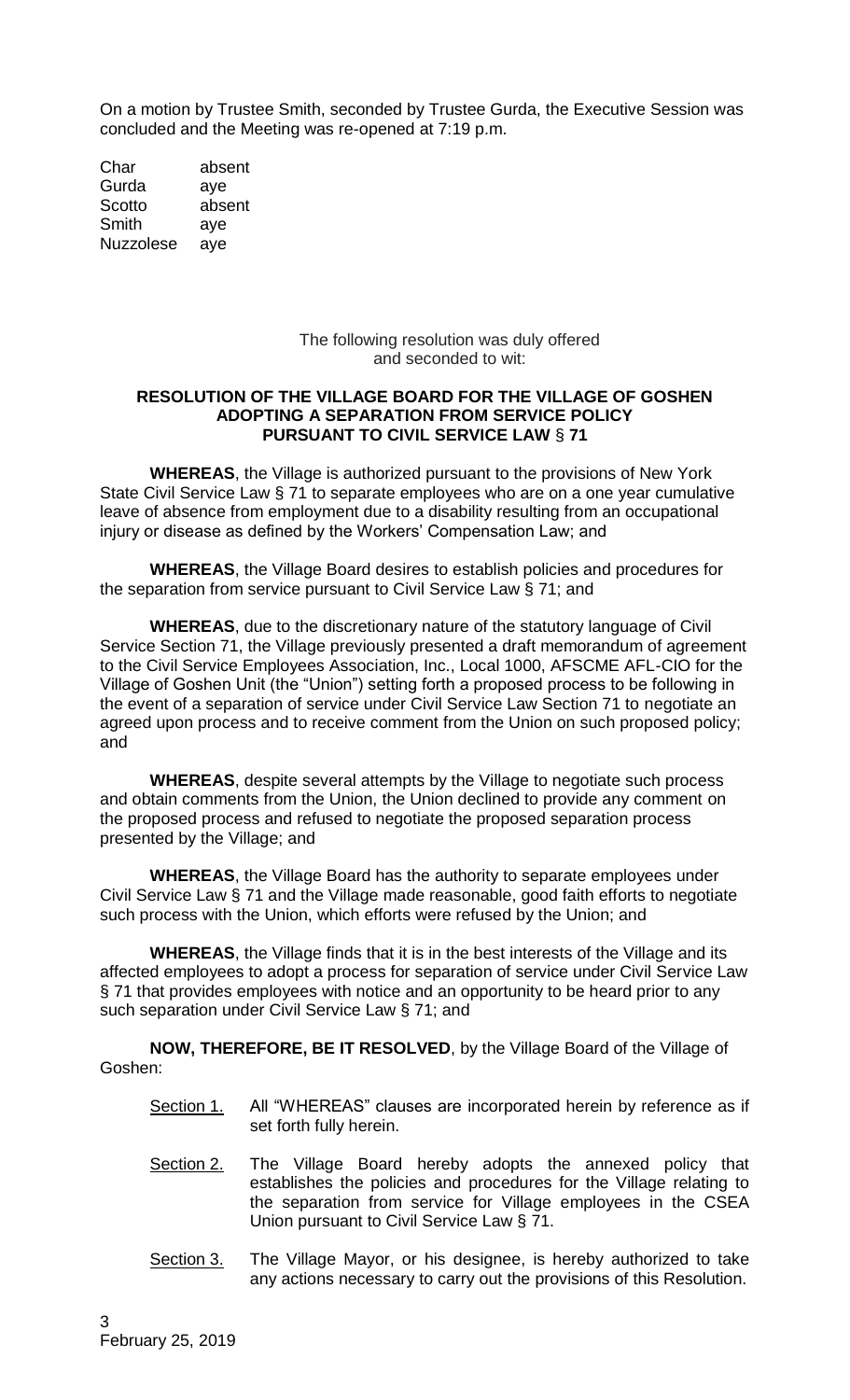Section 4. This Resolution shall be effective immediately.

The question of the adoption of the foregoing Resolution was duly put to a vote on roll call, which resulted as follows:

|                                | Ayes                                                                | <b>Noes</b>  | Abstain                                        | Absent                                                              |
|--------------------------------|---------------------------------------------------------------------|--------------|------------------------------------------------|---------------------------------------------------------------------|
| <b>Mayor Michael Nuzzolese</b> |                                                                     |              | $[X]$ [ ] [ ] [ ]                              |                                                                     |
| <b>Trustee Peter Smith</b>     | [X]                                                                 |              | $\begin{pmatrix} 1 & 1 & 1 \end{pmatrix}$      | $\Box$                                                              |
| Trustee Christopher E. Gurda   | $\begin{bmatrix} 1 & x & y \\ y & z & z \\ z & z & z \end{bmatrix}$ |              | $\begin{pmatrix} 1 & 1 \\ 1 & 1 \end{pmatrix}$ | $\begin{bmatrix} 1 & 1 \end{bmatrix}$                               |
| <b>Trustee Edward Char</b>     |                                                                     |              | [ ] [ ] [ ] [ ] [ ] [ X ]                      |                                                                     |
| <b>Trustee Anthony Scotto</b>  |                                                                     | $\mathbf{I}$ | $\begin{bmatrix} 1 & 1 \end{bmatrix}$          | $\begin{bmatrix} 1 & x & y \\ y & z & z \\ z & z & z \end{bmatrix}$ |

The Resolution was thereupon duly adopted.

# **BY ORDER OF THE VILLAGE BOARD OF THE VILLAGE OF GOSHEN, NEW YORK**

Dated: February 25, 2019

## The following resolution was duly offered and seconded to wit:

### **RESOLUTION OF THE VILLAGE BOARD FOR THE VILLAGE OF GOSHEN AUTHORIZING THE NOTICE OF SEPARATION FROM SERVICE OF AN EMPLOYEE**

**WHEREAS**, a certain employee of the Village of Goshen, identified by name to the Village Board in Executive Session as a personnel matter and referred to hereinafter as "the Employee;" and

**WHEREAS**, the Employee has been absent for over one (1) year cumulatively by reason of an occupational injury as defined in the New York State Workers' Compensation Law; and

**WHEREAS**, pursuant to Section 71 of the New York Civil Service Law, the Village has the authority to separate the Employee from service with the Village; and

**WHEREAS**, the Village Board adopted a process for separations of service under Section 71 of the Civil Service Law after soliciting input from the CSEA Union which was declined; and

**WHEREAS**, if the Employee recovers from such occupational injury in the future, the Employee shall have a right under Section 71 of the Civil Service Law to apply to the Orange County Department of Personnel for a medical examination to determine the Employee's fitness to return to work within one (1) year after the Employee recovers from the occupational injury; and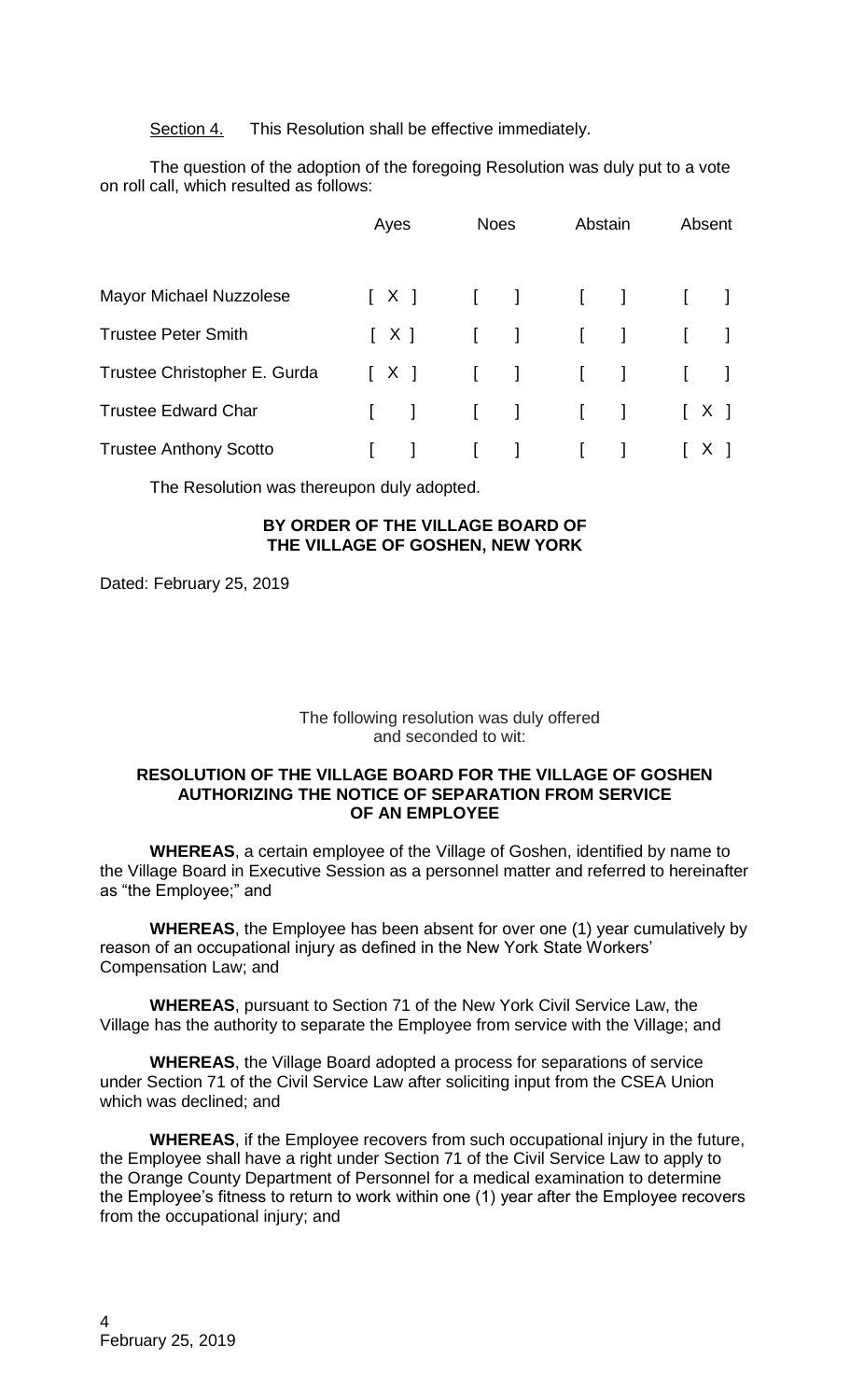**WHEREAS**, if, after such medical examination, the Employee is deemed to be fit to return to work, the Employee will be considered for reinstatement to the Employee's position, if vacant, or to a similar position; and

**WHEREAS**, if the Employee cannot be reinstated at that time, the Employee's name will be placed on a preferred list; and

**NOW, THEREFORE, BE IT RESOLVED**, by the Village Board of the Village of Goshen:

- Section 1.All "WHEREAS" clauses are incorporated herein by reference as if set forth fully herein.
	- Section 2. The Village Board hereby determines to separate the Employee from employment effective **Friday, April 12, 2019,** unless, upon medical proof satisfactory to the Village Board or their designee, the Employee is determined to be fit for work and returns to work prior to such date.
	- Section 3. The Village Mayor is authorized to execute a letter notice to the Employee substantially in the form annexed hereto, notifying the Employee that employment of the Employee will terminate effective **Friday, April 12, 2019** pursuant to Civil Service Law § 71, and providing the Employee with the right to respond, in writing, within twenty (20) days of service of such Notice, asserting any and all reasons why such separation should not occur or requesting a hearing to contest the Village's determination.
	- Section 4. The Village Board shall review and consider any such response if received within twenty (20) days from the date of service of the notice.
	- Section 5. The Village Mayor, or his designee, is hereby authorized to take any actions necessary to carry out the provisions of this Resolution, including scheduling of an independent medical examination, if necessary, to determine the Employee's fitness to return to work.
	- Section 6. This Resolution shall be effective immediately.

The question of the adoption of the foregoing Resolution was duly put to a vote on roll call, which resulted as follows:

|                               | <b>Noes</b><br>Ayes |                                               | Abstain | Absent |  |
|-------------------------------|---------------------|-----------------------------------------------|---------|--------|--|
| Mayor Michael Nuzzolese       |                     | $[X]$ [ ] [ ] [ ]                             |         |        |  |
| <b>Trustee Peter Smith</b>    |                     | $[X]$ [ ] [ ] [ ]                             |         |        |  |
| Trustee Christopher E. Gurda  |                     | $[X]$ [ ] [ ] [ ]                             |         |        |  |
| <b>Trustee Edward Char</b>    |                     | [ ] [ ] [ ] [ ] [ ] [ X ]                     |         |        |  |
| <b>Trustee Anthony Scotto</b> |                     | $\begin{bmatrix} 1 & 1 & 1 & 1 \end{bmatrix}$ |         | [X]    |  |

The Resolution was thereupon duly adopted.

## **BY ORDER OF THE VILLAGE BOARD OF THE VILLAGE OF GOSHEN, NEW YORK**

Dated: February 25, 2019